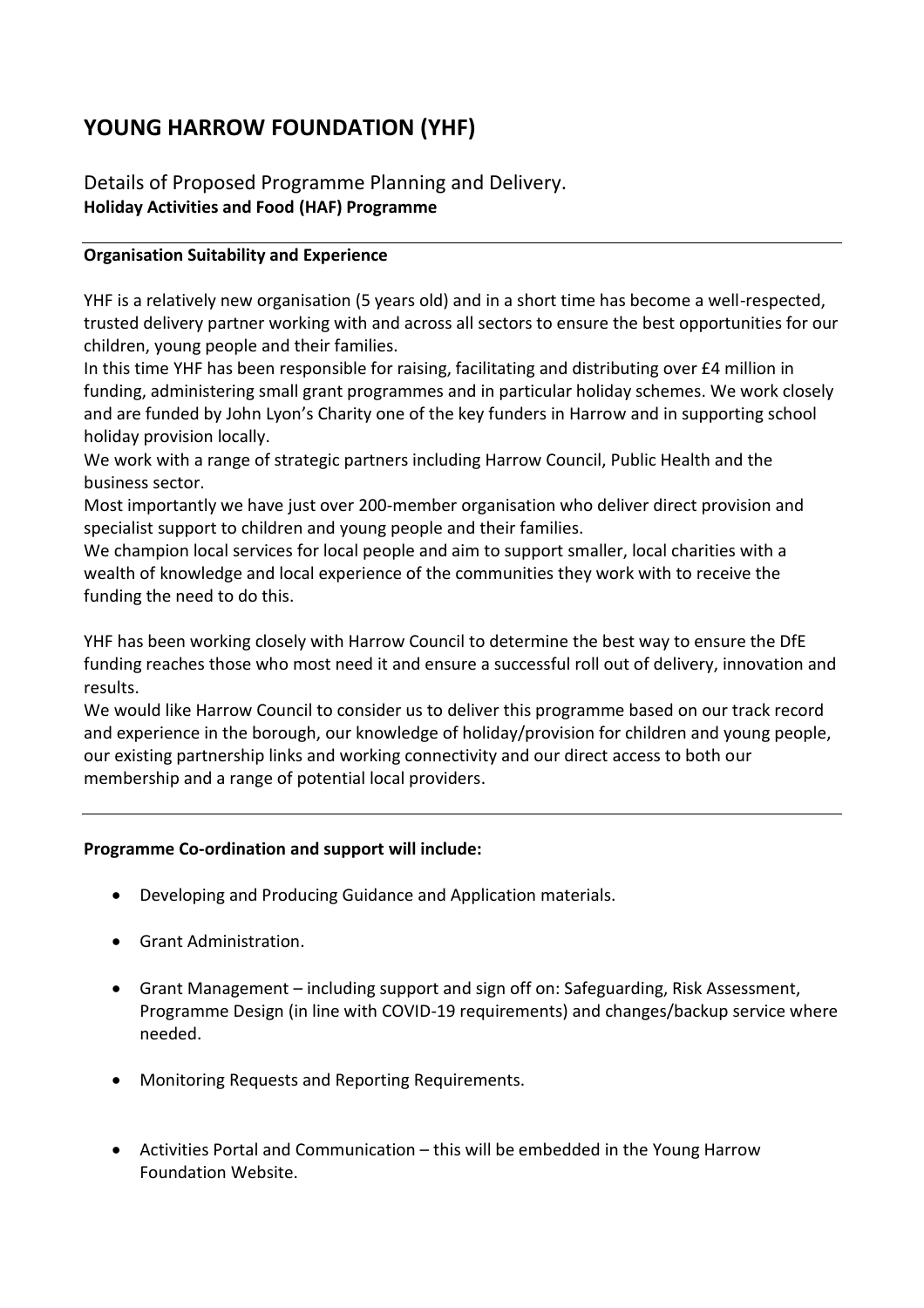All programmes will be encouraged and supported to be on the YHF Website with a designated link and page with these opportunities for easier advertisement and marketing. There is also potential for a separate communications page on our website to champion the success of our work together over the next year.

- Mapping YHF has over 200 Members/Associate Members who can potentially deliver on this programme, with access through our partnership work to over 60 schools and the Early Support Team at Harrow Council. All planning will be agreed through the joint Programme Steering Group.
- Sponsors through HelpHarrow we can identify connections with local supermarkets, local businesses and social enterprises who provide low food.
- Communications filming of sessions (with permissions) and short promotional and tutorial videos/clips and develop and maintain strong Social Media presence for Harrow.
- Facilitate and Organise Core support partners involved in Parenting and Nutrition workshops and material.
- Coordinate and Produce reports in line with the DFE requirements.

### **Additional Support and Delivery**

Harrow would like to be seen to be taking a proactive approach to the programme and to ensure the best delivery for children and children and young people locally. Two elements of the programme, Nutritional Education and Parental Support that not all providers of activities will have experience in these areas, so we plan to commission the support of local provider/services to ensure all providers are able to fully meet the DfE requirements in these areas. This will include partnering with Watford Sports and Community Education Trust to develop a Nutritional Support Packs and with four local charities, Centre for ADHD and Autism, HOPE, Harrow Parent Forum and Harrow (Young Carers) all of whom have extensive experience of engaging and supporting parents/carers to develop specialised webinar sessions that can easily be accessed throughout programme delivery periods. This will also aid signposting to other services as required.

### Shared Learning and Support.

Following each holiday programme, we will co-ordinate a shared learning webinar to include everyone involved in planning and delivery to learn from areas that were less successful during rollout and to builds on programme successes.

#### FOOD

There will be providers who are qualified and experience in either cooking with or for children ensuring a nutritional, balanced, healthy meal. To ensure a wider reach we have identified two delivery partners, The Akshaya Patra Foundation and Harrow School (for Easter but plan to develop this further with additional partners for Summer) who can supply at minimal cost, the required food types in both hot and cold form which will support the varying needs of those delivering programmes (either face to face or online).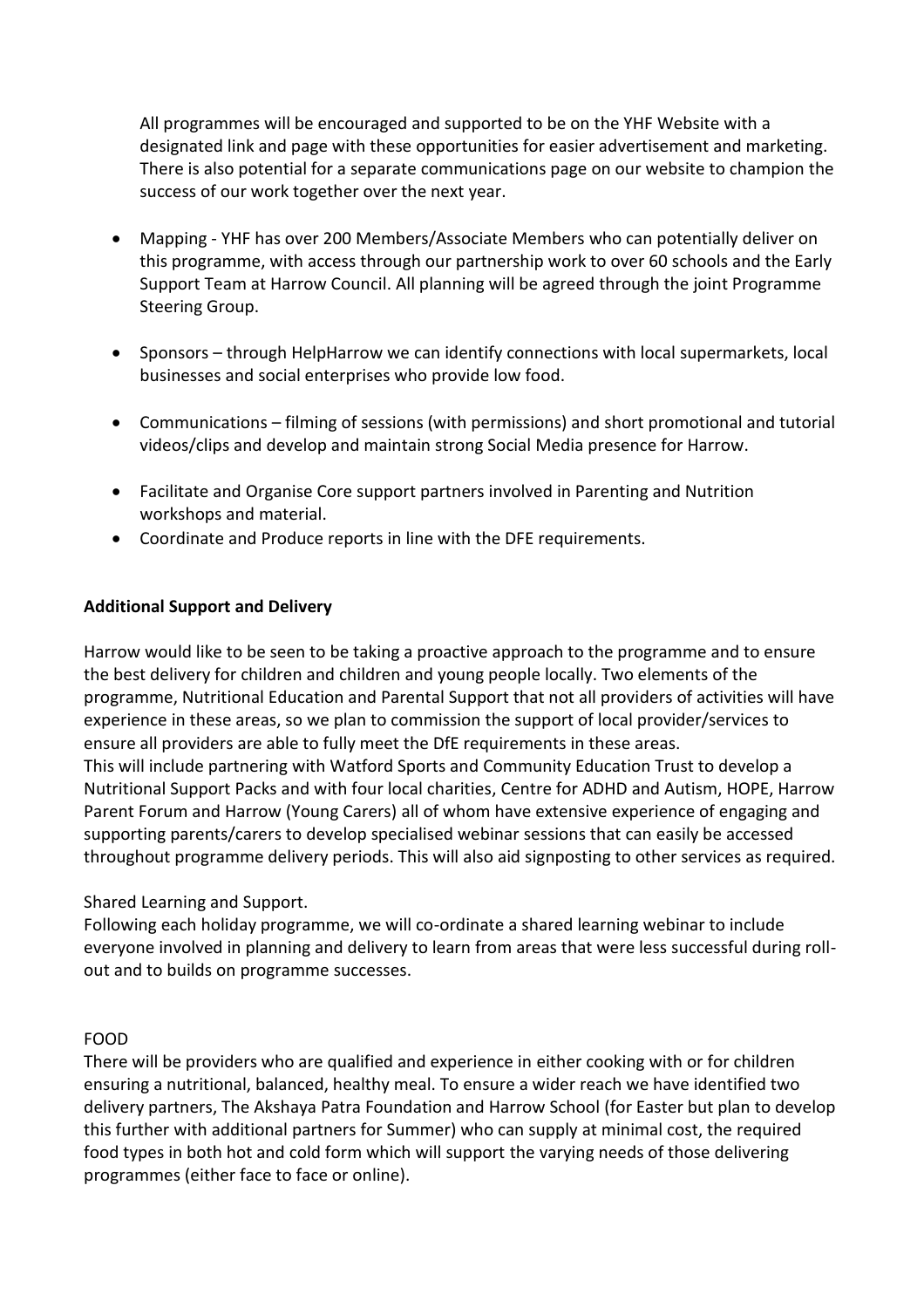### **Projected Allocation of FUNDING for Delivery of programmes to Children and Young People**

**Easter -** £60,000 - £100,000 for the Easter programme we envisage grant allocations of between £1,500 and £8,000 and predict between 15 and 25 delivery organisations being awarded. There are obvious restrictions to Easter delivery in relation to Covid but and we envisage that summer and Christmas grants and reach will significantly increase.

**Summer -** £300,000 - £400,000 for the Summer programme we envisage grant allocations of between £3,000 and £22,000 and predict between 40 and 60 delivery organisations being awarded. If possible, we will be encouraging and prioritising face to face delivery in-line with Covid Guidelines in place at the time.

**Christmas -** £40,000 - £100,000 for the Christmas programme we envisage grant allocations of between £1,500 and £8,000 and predict between 15 and 25 delivery organisations being awarded. Christmas programmes are historically low, and we plan to to negotiate with the DFE to allow for October Half term to be included where possible.

#### **Match Funding**

Young Harrow Foundation are committed to supporting all Children and Young People who need nutritional meals and not just those in receipt of free school meals. To ensure this happens we are committed to raise a further £20,000 to allow non-FSM pupils support and meals through the services included in the programme. Currently this includes a partnership of Harrow School, Hyde Housing Foundation and two local companies. Additional meals will be distributed in the geographic areas with the highest numbers of families on FSM as indicated on the heat map below.



| <b>FSM Pupil Count by LSOA</b> | <b>FSM Distribution Locations</b> |
|--------------------------------|-----------------------------------|
| $0 - 13$                       | One company                       |
| $14 - 28$                      | More than one company             |
| $29 - 46$                      |                                   |
| $47 - 65$<br>n                 | 3 kms<br>0.75<br>16               |
| $66 - 101$                     |                                   |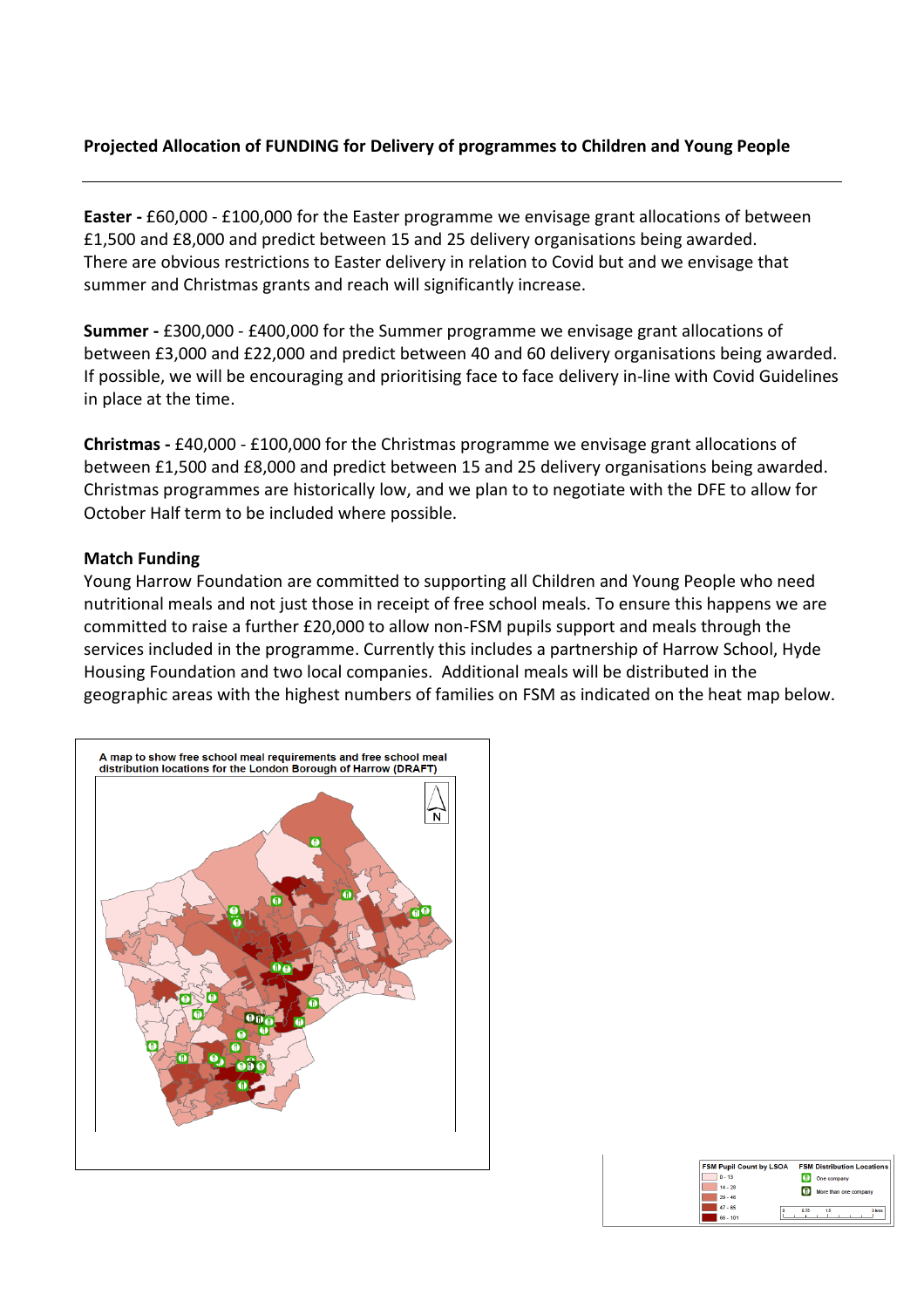# **YHF Proposed Programme Delivery Costings**

| Role / Description                         | Hours/Timescale              | Cost    |
|--------------------------------------------|------------------------------|---------|
| <b>HAF Programme Grant Lead</b>            | 16 hours a week for 56 weeks | £13,368 |
| <b>Digital Communications Co-ordinator</b> | 16 hours a week for 56 weeks | £13,368 |
| <b>Grants Administration</b>               | 125 hours of support         | £2,418  |
| <b>Website Platform and Support</b>        |                              | £2,800  |
| <b>Financial Management</b>                | 4 hours a Week               | £4,000  |
| <b>YHF Oncosts</b>                         |                              | £4,046  |
| <b>TOTAL COSTS</b>                         |                              | £40,000 |

| <b>Core Partner Delivery</b>                                                           |                              | Cost    |
|----------------------------------------------------------------------------------------|------------------------------|---------|
| <b>Nutrition Packs to support delivery and</b><br>meet Programme Delivery Requirements | <b>Watford FC</b>            | £3,000  |
| <b>Easter Parenting Workshops</b>                                                      | 4 x Online Workshops         | £1,200  |
| <b>Summer Parenting Workshops</b>                                                      |                              | £4,800  |
| <b>Christmas Parenting Workshops</b>                                                   | 16 hours a week for 56 weeks | £1,200  |
| <b>TOTAL COSTS</b>                                                                     |                              | £10,200 |

| Joint Funding between           | Cost    |
|---------------------------------|---------|
| Harrow Council and YHF          |         |
| <b>Joint YHF and Harrow</b>     | £10,000 |
| <b>Council Management,</b>      |         |
| <b>Communications, Training</b> |         |
| and M&E                         |         |
| <b>TOTAL COSTS</b>              | £10,000 |
|                                 |         |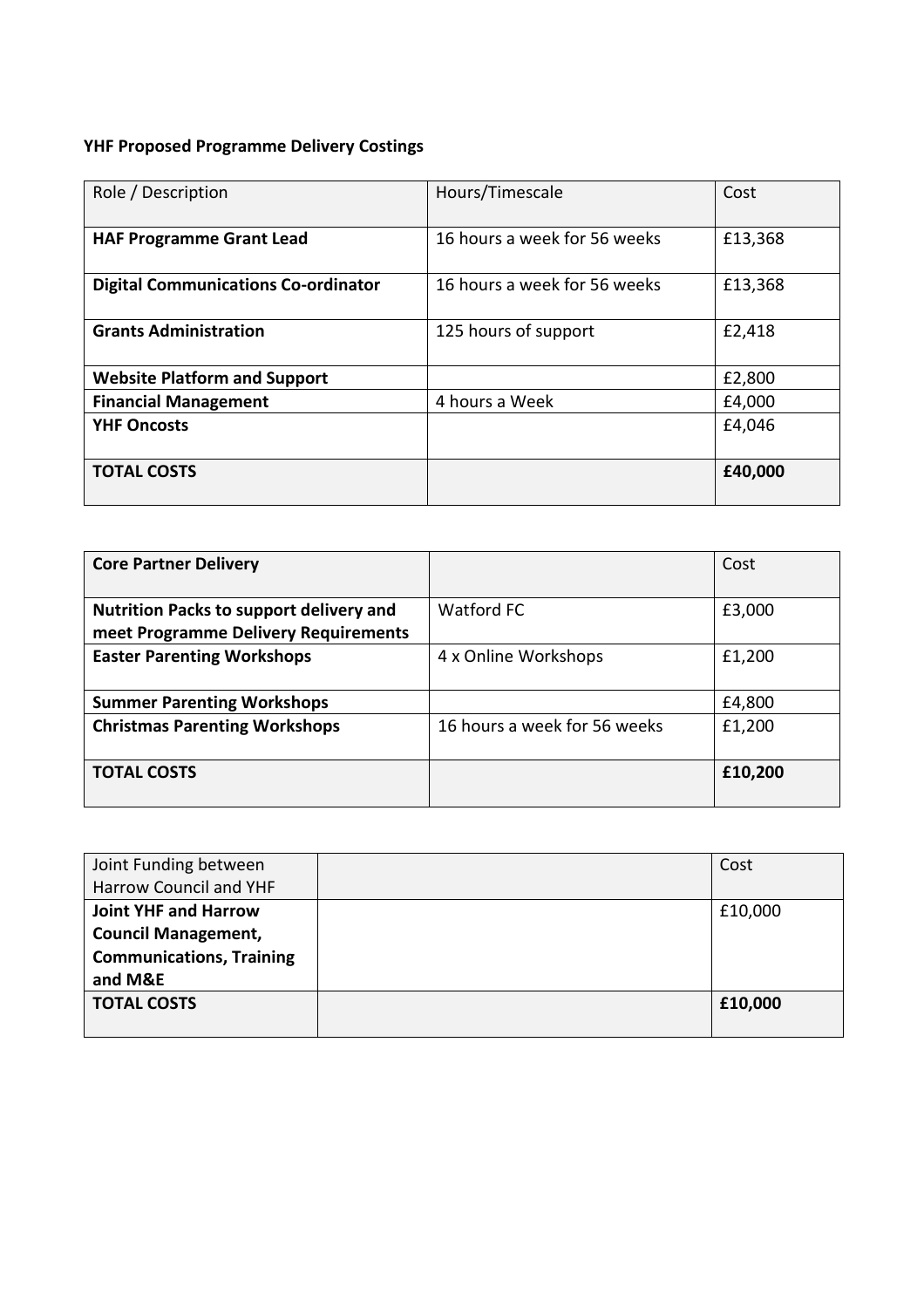### **Activities and Food**

| <b>CYP Activities and Food</b><br>Delivery | Approximate number of delivery<br>organisations         | Cost                |
|--------------------------------------------|---------------------------------------------------------|---------------------|
| <b>Easter</b>                              | 25 Delivery Partners delivering to at<br>least 500 CYP  | £60,000-£100,000    |
| <b>Summer</b>                              | 60 Delivery Partners delivering to at<br>least 3000 CYP | £350,000 - £400,000 |
| <b>Christmas</b>                           | 25 Delivery Partners delivering to at<br>least 500 CYP  | £60,000-£100,000    |
| <b>TOTAL COSTS</b>                         |                                                         | £560,000            |

• **Projected Timetables – Appendix 1**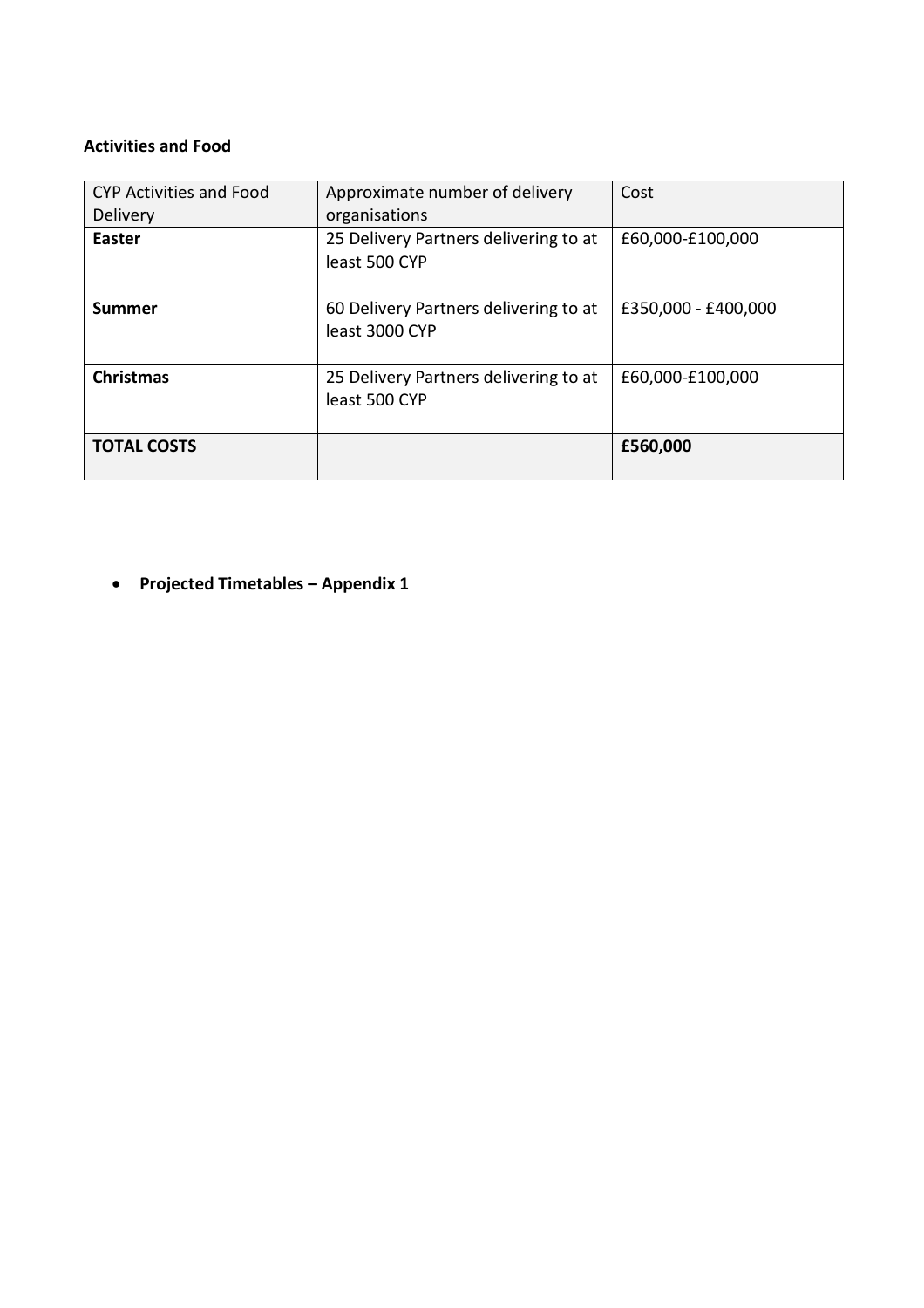### APPENDIX 1

# **HAF PROGRAMME Projections/PLANNING TIMETABLE**

### **Jan – March School Holiday Dates:** EASTER/SPRING Holiday Thursday 1 April -Friday 16 April - ONE WEEK PROVISION (minimum)

| Date                              | Task                                                                                                                                                                                         | WHO?                      | <b>Status</b> |
|-----------------------------------|----------------------------------------------------------------------------------------------------------------------------------------------------------------------------------------------|---------------------------|---------------|
| w/b                               |                                                                                                                                                                                              |                           |               |
| <b>FEBRUARY</b>                   |                                                                                                                                                                                              |                           |               |
| Monday 1                          | TBC dependent on sign off Recruitment? Interviews?                                                                                                                                           | <b>YHF</b>                |               |
| Monday 8                          | Sign off Application Pack?<br>*Dependent on the level of information being shared by DfE                                                                                                     | YHF/Council               |               |
| Monday 15<br><b>Feb Half Term</b> | Delivery Model to be submitted to DfE.<br>Friday 19 for approval.<br>Work on food partnerships and sponsorships                                                                              | YHF/Council               |               |
| Monday 22                         | Launch/Publicise and invite applications.<br>This gives applicants just over3 weeks to apply/short turn-<br>around. Work on food partnerships and sponsorships                               | <b>YHF</b>                |               |
| <b>MARCH</b>                      |                                                                                                                                                                                              |                           |               |
| Monday 1                          | Promotion on application/opportunities.                                                                                                                                                      | <b>YHF</b>                |               |
| Monday 15                         | Application DEADLINE Thurs 11 March applications<br>reviewed/prep for scoring.<br>PANEL Wed 18/ Thur 19 need to AGREE who will sit on the<br>Panel.<br>Inform applicants on FRIDAY 19 March. | <b>YHF</b><br>YHF/Council |               |
| Monday 22                         | Preparations/Payments/Plans /Mapping of services                                                                                                                                             | <b>YHF</b>                |               |
| Monday 29                         | SPRING/Easter holiday starts on THURSDAY 1 April - Friday 16<br>April                                                                                                                        |                           |               |
| <b>APRIL</b>                      |                                                                                                                                                                                              |                           |               |
| Monday 19                         | Send out reminder for M and E with DEADLINE of Monday 17<br>MAY (giving 4 weeks to complete)                                                                                                 | <b>YHF</b>                |               |
| <b>MAY</b>                        |                                                                                                                                                                                              |                           |               |
| Monday 3                          |                                                                                                                                                                                              |                           |               |
| Monday 10                         |                                                                                                                                                                                              |                           |               |
| Monday 17                         | M and E – Deadline - M and E to be submitted and reviewed.                                                                                                                                   | YHF/Council               |               |
| Monday 24                         | Send out invite to Shared Learning/Best Practice and<br>Summer Planning Webinar for providers/food related<br>partners.                                                                      | <b>YHF</b>                |               |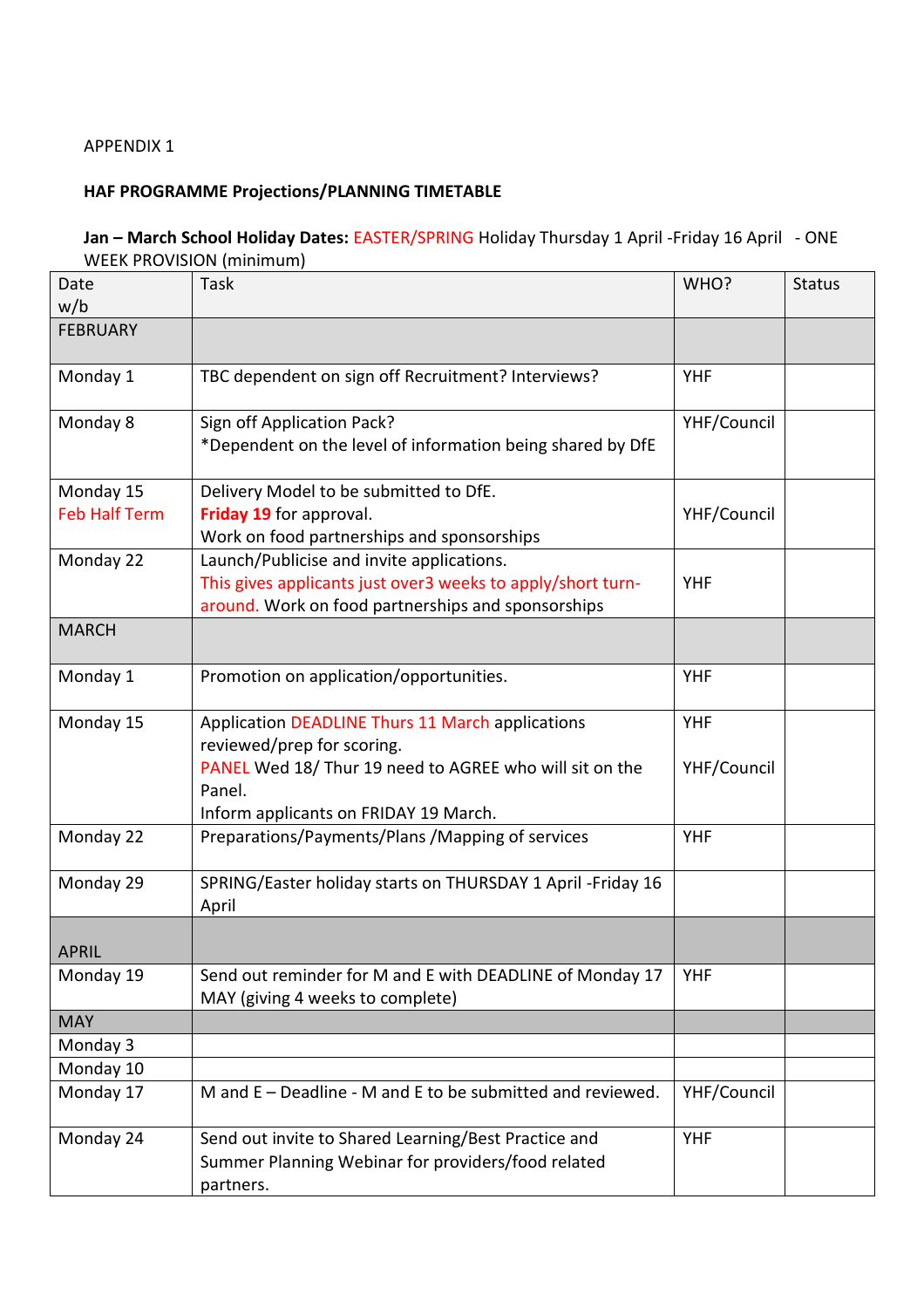### **HAF PROGRAMME PLANNING TIMETABLE**

**June -September 2021** SUMMER Holiday Mon 26 July – Tuesday 31 August – FOUR WEEKS PROVISION (minimum)

| ווושוווווווון וושוטוע שור |                                                                          |             |               |
|---------------------------|--------------------------------------------------------------------------|-------------|---------------|
| Date<br>w/b               | Task                                                                     | WHO?        | <b>Status</b> |
|                           |                                                                          |             |               |
| <b>JUNE</b>               | 31 May -4 June is half term                                              |             |               |
| Monday 7                  | Agree date this week for the Shared Learning/Best Practice               | <b>YHF</b>  |               |
|                           | and Summer Planning Webinar for providers/food related                   |             |               |
|                           | partners.                                                                |             |               |
|                           |                                                                          | <b>YHF</b>  |               |
|                           | Launch/Publicise and invite applications for Summer.                     |             |               |
|                           | This gives applicants 4 weeks to apply                                   |             |               |
| Monday 14                 | Work on food partnerships and sponsorships                               | YHF/Council |               |
|                           |                                                                          |             |               |
| Monday 21 & 28            | Promotion                                                                | <b>YHF</b>  |               |
|                           |                                                                          |             |               |
| <b>JULY</b>               |                                                                          |             |               |
|                           |                                                                          |             |               |
| Monday 5                  | Application DEADLINE Mon 5 JULY applications                             | <b>YHF</b>  |               |
|                           | reviewed/prep for scoring.                                               |             |               |
|                           | PANEL Wed 8/Thur 9 need to AGREE who will sit on the                     | YHF/Council |               |
|                           | Panel.                                                                   |             |               |
|                           | Inform applicants on FRIDAY 10 July.                                     |             |               |
|                           |                                                                          |             |               |
| Monday 12                 | Preparations/Payments/Plans                                              | <b>YHF</b>  |               |
|                           |                                                                          |             |               |
| Monday 26                 | SUMMER HOLIDAYS begin Mon 26 July - Tuesday 31 August<br><b>DELIVERY</b> |             |               |
|                           |                                                                          |             |               |
| <b>AUGUST</b>             |                                                                          |             |               |
|                           | Visits, videos, comms etc                                                | <b>YHF</b>  |               |
| Holiday period            |                                                                          |             |               |
| <b>SEPTEMBER</b>          |                                                                          |             |               |
|                           |                                                                          |             |               |
| Monday 6                  | Send out reminder for M and E with deadline of MONDAY 4                  | <b>YHF</b>  |               |
|                           | <b>OCTOBER</b> (giving 4 weeks to submit                                 |             |               |
| Monday 13                 | Shared learning webinar/good practice/discussions with                   |             |               |
|                           | providers and food partners on summer roll out.                          | <b>YHF</b>  |               |
| <b>OCTOBER</b>            |                                                                          |             |               |
| Monday 4                  | M and E deadline - to be submitted and reviewed.                         |             |               |
|                           |                                                                          | <b>YHF</b>  |               |